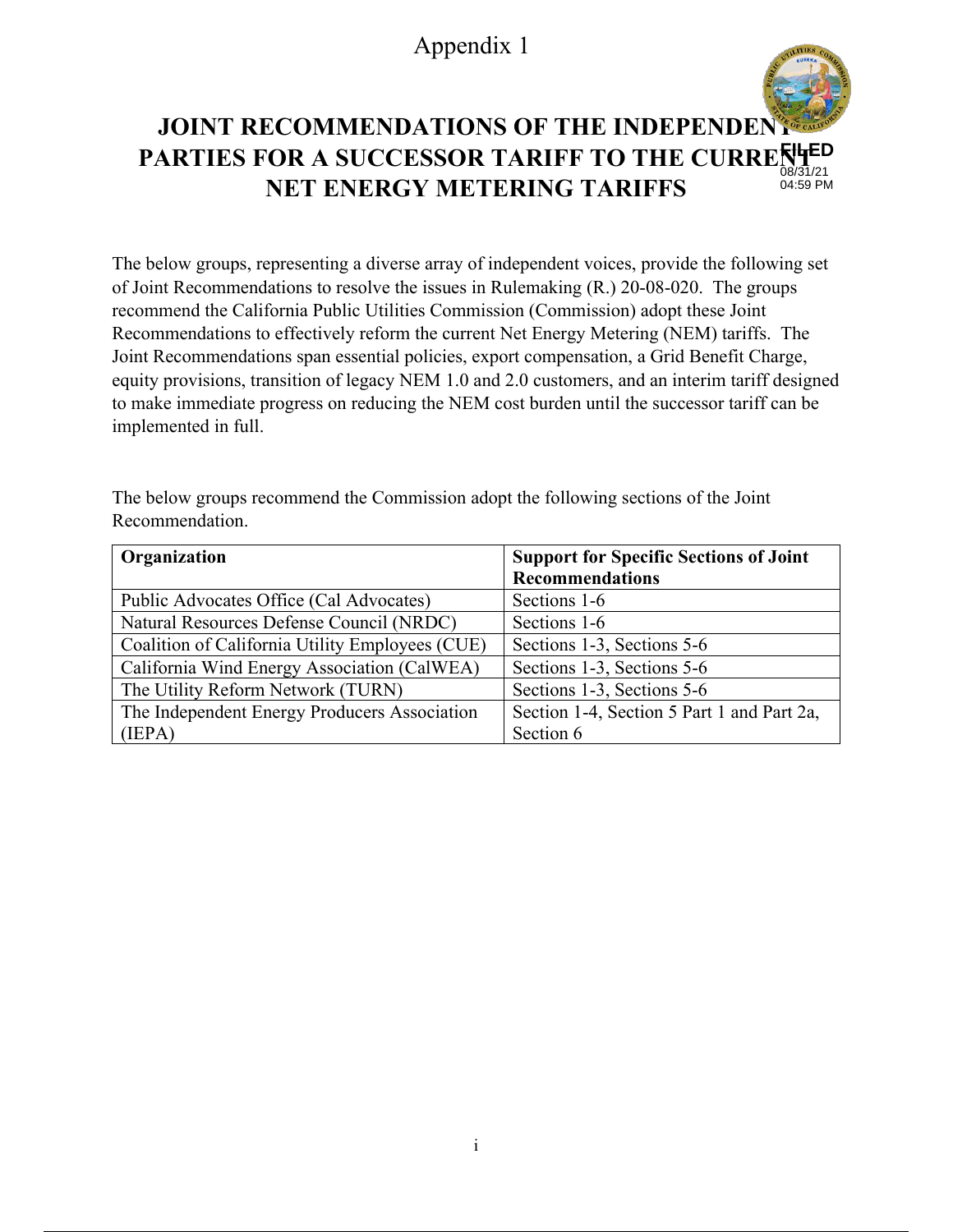# **TABLE OF CONTENTS**

## **Pages**

| <b>SECTION 1 ESSENTIAL POLICIES FOR THE NEM SUCCESSOR</b>   |  |
|-------------------------------------------------------------|--|
| <b>SECTION 2 EXPORT COMPENSATION FOR THE NEM SUCCESSOR</b>  |  |
| <b>SECTION 3 GRID BENEFITS CHARGE FOR THE NEM SUCCESSOR</b> |  |
| <b>SECTION 4 EQUITY PROVISIONS FOR THE NEM SUCCESSOR</b>    |  |
| <b>SECTION 5 TRANSITION EXISTING CUSTOMERS TO THE NEM</b>   |  |
| <b>SECTION 6 INTERIM TRANSITION TO THE NEM SUCCESSOR</b>    |  |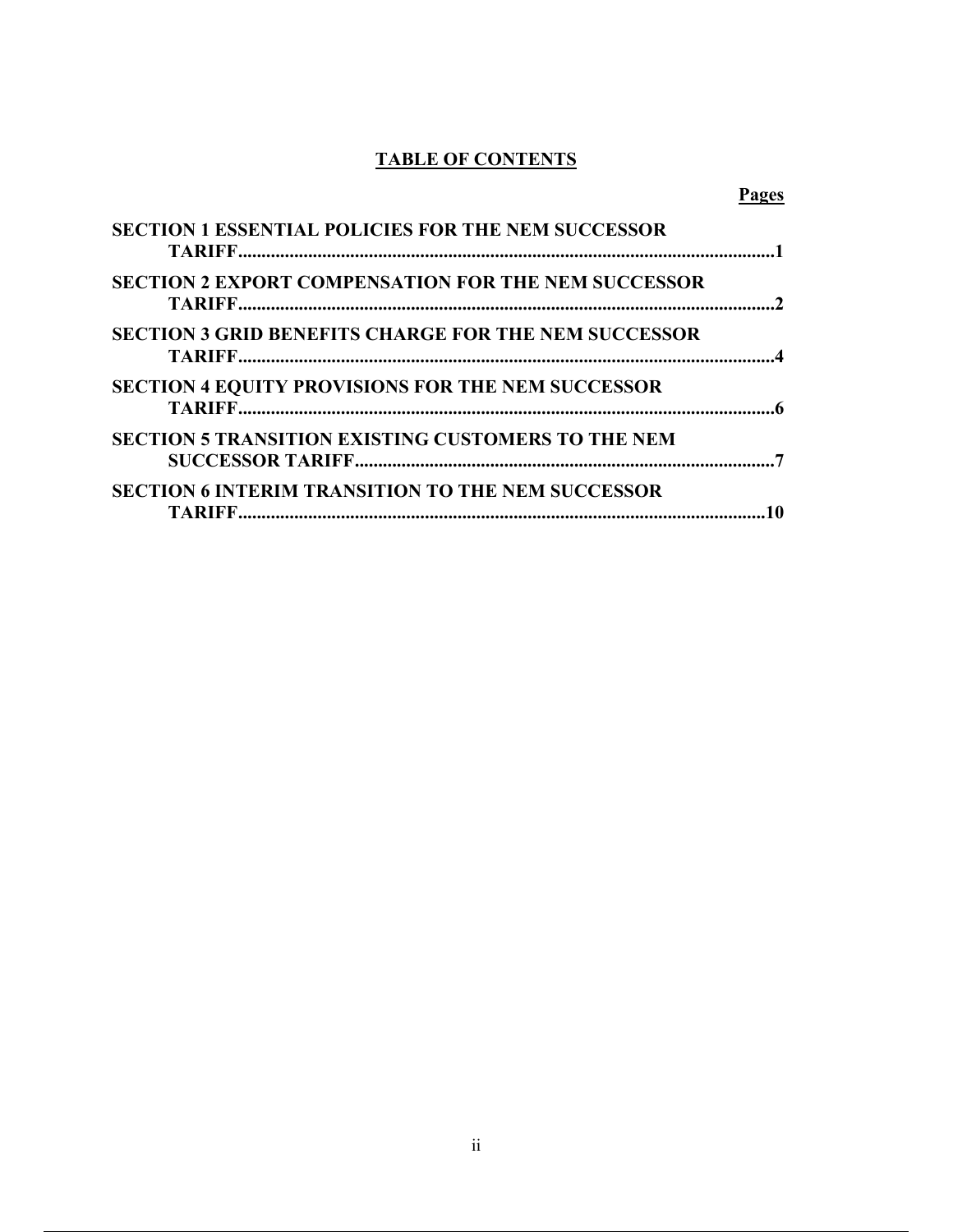# **SECTION 1 ESSENTIAL POLICIES FOR THE NEM SUCCESSOR TARIFF**

The Commission's final decision on the NEM successor tariff should include the following fundamental policies:

- Fairly compensate successor tariff customers for the benefits of clean energy without unduly raising electric bills for non-participating customers by valuing successor tariff customers' exported energy using the most current Commission-approved Avoided Cost Calculator. The successor tariff should utilize net billing, which means one bill that separates compensation for exports, using a value that differs from the retail rate, and charges for consumption.
- Require successor tariff customers to pay their fair share for grid use by implementing a Grid Benefits Charge (GBC) to recover costs for transmission, distribution, nonbypassable charges, and any other shared system costs.
- Support lower income customers by protecting them from undue cost burden as a result of the existing or successor tariffs. Provide lower income customers with assistance to overcome structural barriers to adopting distributed energy resources.
	- o Any incentives should be prioritized for lower income customers and should be provided upfront to reduce the initial system cost.
	- o Transparently identify any subsidies to successor tariff customers and collect them, to the maximum extent possible, from sources other than utility rates.
- Transition existing NEM 1.0 and 2.0 non-California Alternate Rates for Energy (CARE) and non-Family Electric Rate Assistance (FERA) customers in a way that quickly decreases and eventually eliminates the NEM cost burden while ensuring a payback of the NEM customer's system cost over a reasonable period of time.

When developing different components of the successor tariff, the Commission should ensure the components interact in a manner that satisfies the essential policies outlined here.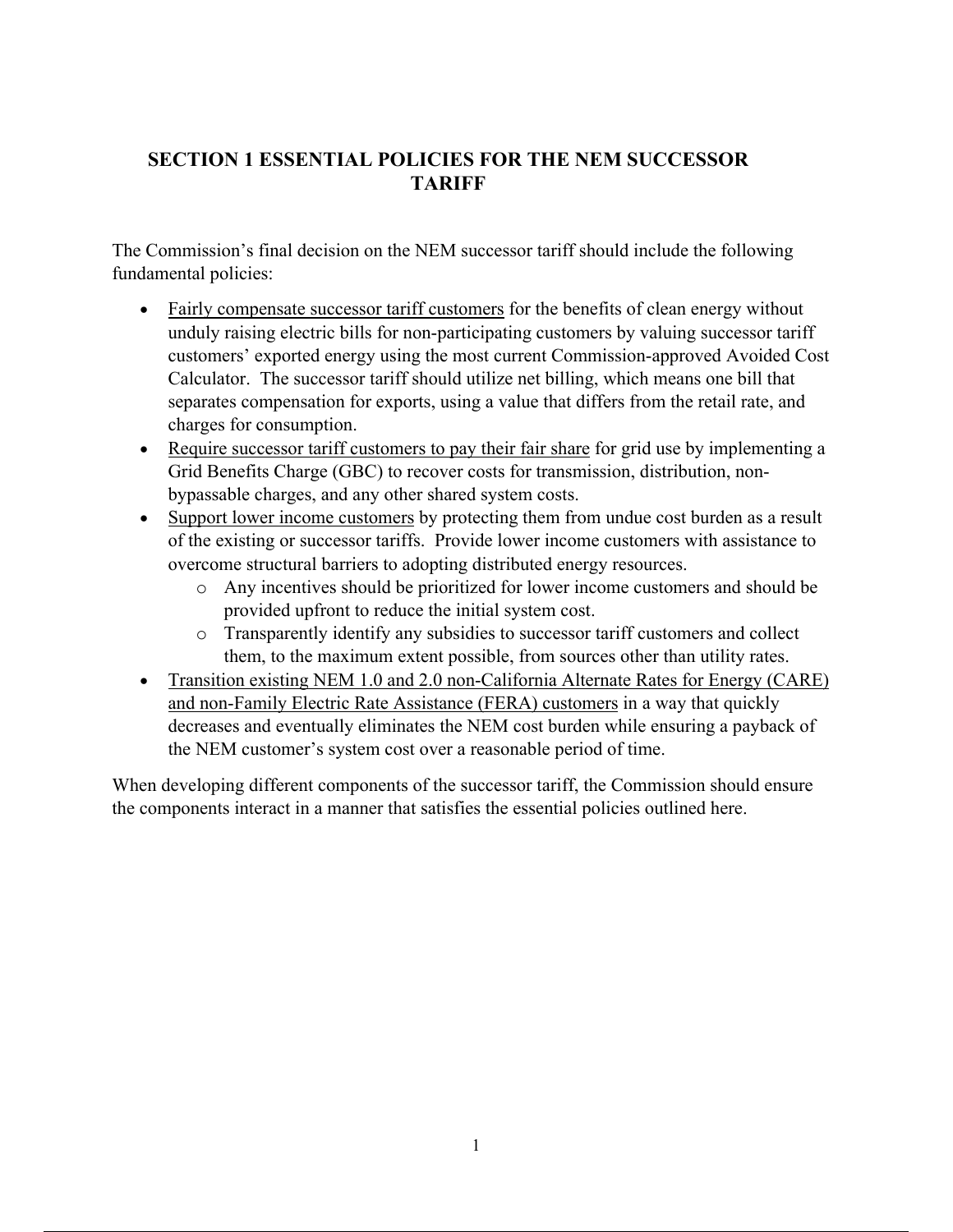# **SECTION 2 EXPORT COMPENSATION FOR THE NEM SUCCESSOR TARIFF**

The Commission's final decision on export compensation for the NEM successor tariff should include the following:

- Instantaneous netting or, if that is not possible, hourly netting to determine the  $(1)$ monthly quantity of electricity exported from the customer's premise to the grid and (2) the time periods at which these exports are made.
- Exported electricity should be compensated based on avoided costs, as calculated by the Commission's Avoided Cost Calculator (ACC).
- Avoided cost-based export values should be updated annually on January 1
- To avoid potentially large swings in export compensation levels due to different ACC versions, export values should be based on the two most recent Commission-adopted ACC versions.
- Export compensation rates should be differentiated either hourly or, at a minimum, by Time-of-Use (TOU) period to provide appropriate compensation for exported electricity and thereby also incentivize paired storage systems operation to support grid needs (e.g., charge during off-peak and discharge during on-peak periods).
- Export compensation should be structured to provide customers with the option to obtain predictable values for a defined period of time. There are two ways to provide this certainty:

(1) Develop export compensation based purely on the ACC. Customers get locked-in to a predictable avoided cost-based export compensation for a period of up to 10 years (based on the recommended methodology to provide a stable export compensation signal described below).

 $(2)$  Lock-in all avoided cost values except avoided energy costs.<sup>1</sup> The avoided energy costs will be taken from the day-ahead or real time-market.

- o Explanation Although the use of ACC energy cost forecasts will provide a more stable signal, tying a portion of export compensation to the day-ahead or real-time market would better align with observed avoided energy supply costs, and it would provide a more accurate signal and allow customers to receive higher payments during periods of supply scarcity (when electric prices are very high). Each method has its advantages. The joint recommendations are agnostic on which of these are chosen, i.e., tying the avoided energy cost component of the export compensation purely to the values in the ACC or to the day-ahead or real time market.
- To provide more certainty to customers considering installation of a behind the meter (BTM) generation system, the initial export compensation may be locked in for up to 10

<sup>&</sup>lt;sup>1</sup> The avoided energy cost is a specific component of the ACC's avoided costs that is linked to the costs of procuring energy (kWh) from CAISO wholesale energy markets.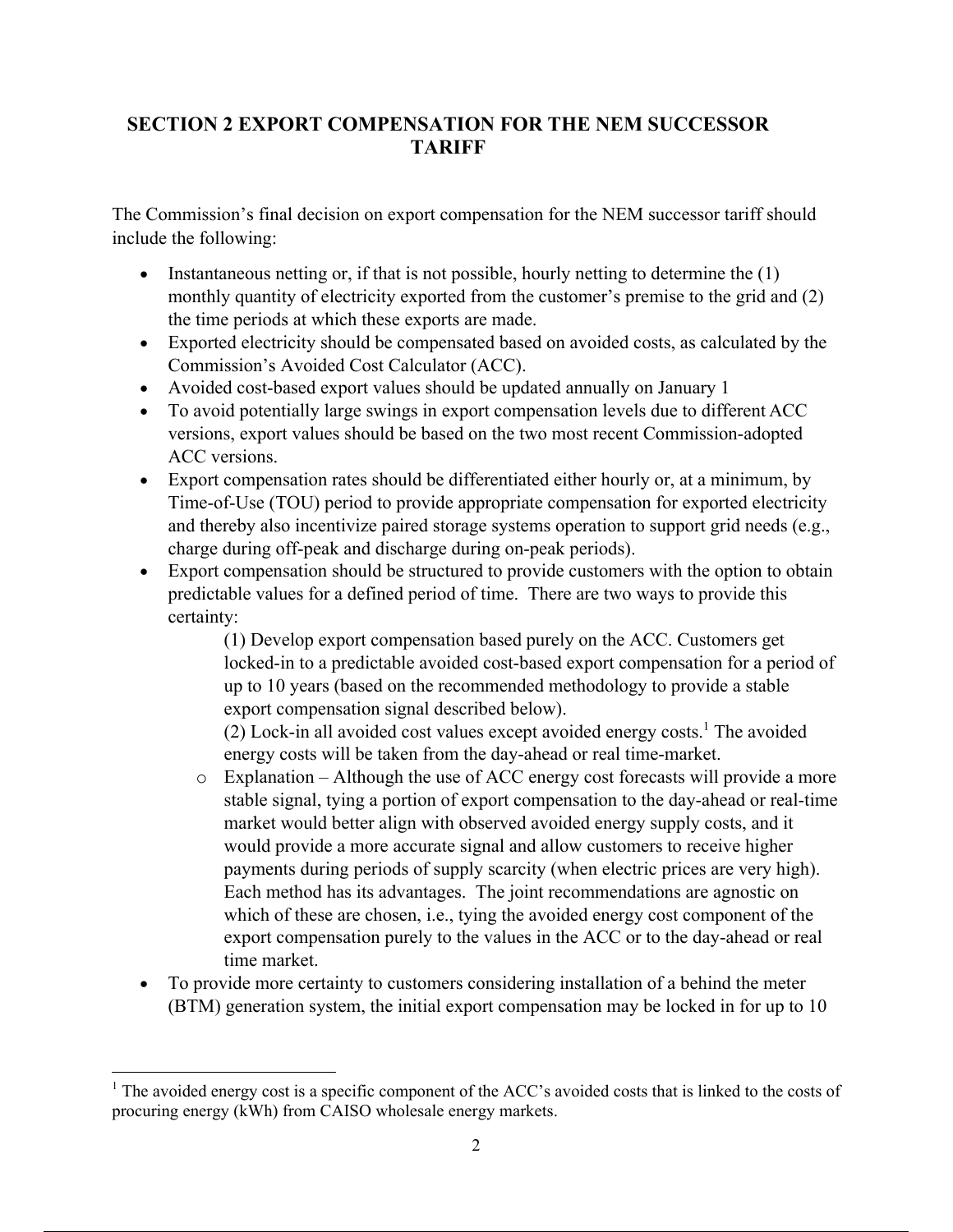years.<sup>2</sup> After the lock-in period, export compensation rates should be updated annually on January 1 using the method described above.

- o Because successor tariff customers may lock-in export values for several years, the export value should be based on the estimated ACC values for all years associated with the lock-in period.<sup>3</sup> If fixed levelized values are used rather than the forecast values for each future year in the ACC, the levelized values should not be based on forecasts beyond the next four consecutive years.<sup>4</sup>
- o The lock-in export vintage should be determined by the calendar year that a customer submits a complete Interconnection Request. For example, a customer who submits a complete Interconnection Request in 2022 should receive the export rate adopted on January 1, 2022 (based on the 2020 and 2021 ACCs), even if the BTM system doesn't receive permission to operate until 2023.
	- i. The lock-in period for each customer should start on January 1 of the calendar year in which they receive permission to operate. The lock-in period for customers who receive permission to operate on or after July 1 will begin January 1 of the following year. For example, assuming a fiveyear export compensation lock-in, a customer who interconnects on July 1, 2022, would receive the locked-in exports rates until December 31, 2027. This provision will ensure that all customers will have the opportunity of benefitting from the adopted lock-in period plus or minus six months.
- o The TOU or hourly export values, with the possible exception of the avoided wholesale energy costs, should be fixed for the duration of the lock-in period.<sup>5</sup>
- o When determining a lock-in period, the Commission should ensure the different components of export compensation interact with each other and other aspects of the successor tariff in a manner that satisfies the principles outlined in Section 1.

<sup>&</sup>lt;sup>2</sup> Parties provide their recommendations for a specific lock-in duration (up to 10 years) in briefs.

<sup>3</sup> For example, if a customer joins the successor tariff in 2023, their export compensation rate in 2026 would be the 2022 version ACC forecast for 2026. 4

<sup>&</sup>lt;sup>4</sup> For example, a peak TOU export compensation rate for a BTM generation system that completes interconnection in 2021 would be averaged using TOU peak avoided costs over 2022-2025 from the 2019 and 2020 versions of the ACC.

<sup>&</sup>lt;sup>5</sup> For example, with a five-year lock-in period the TOU export compensation rates for a BTM generation system that submits an Interconnection Request in 2021 and receives permission to operate before July 1, 2021, would be based on the levelized avoided costs over 2021-2025 from the 2019 and 2020 versions of the ACC.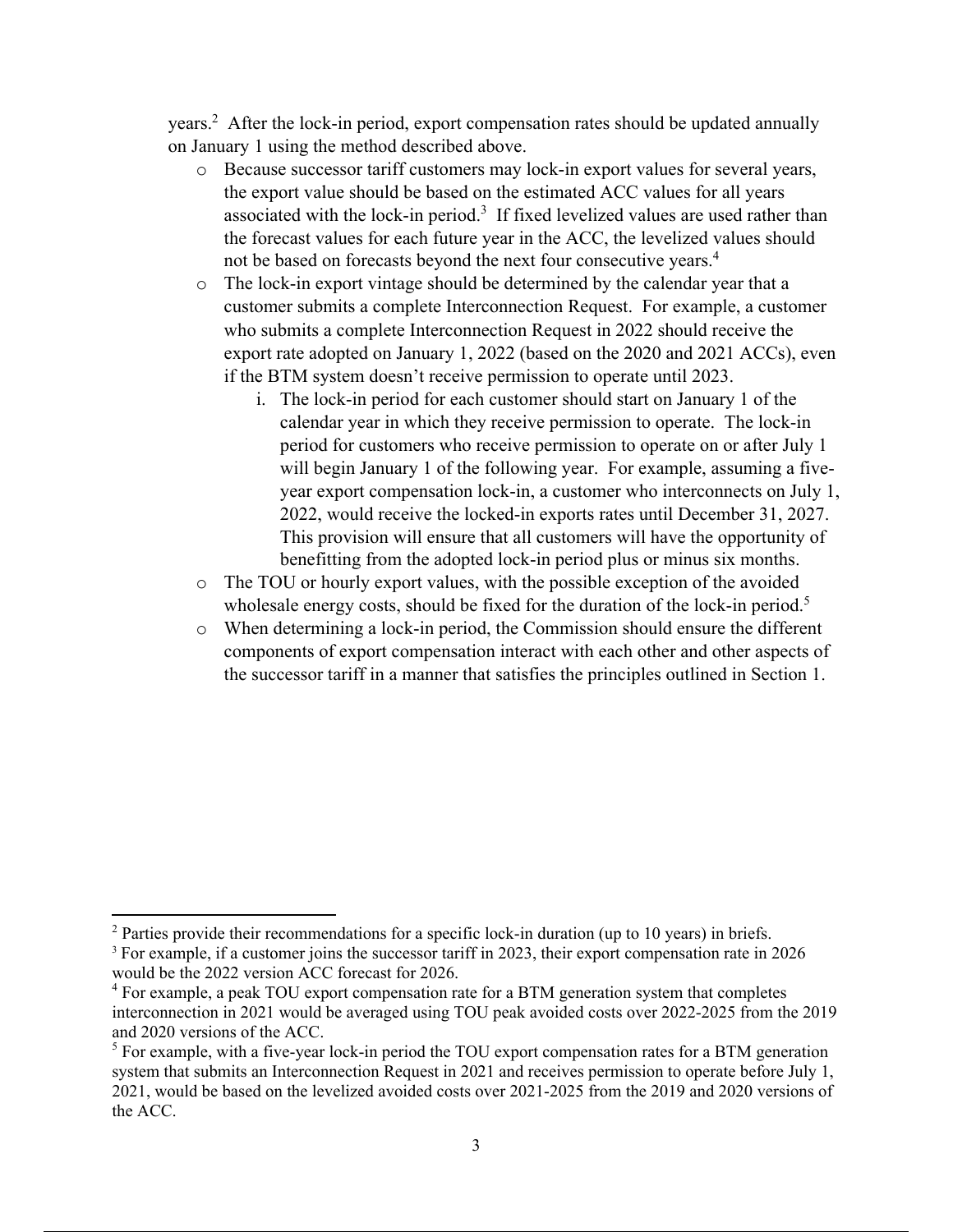# **SECTION 3 GRID BENEFITS CHARGE FOR THE NEM SUCCESSOR TARIFF**

The Commission's final decision for the NEM successor tariff should include a Grid Benefits Charge (GBC) with the following aspects:

- Successor tariff customers should pay a GBC that includes transmission and distribution costs of service, as well as the non-bypassable charges (NBCs) described below, to fairly recover shared system costs that are currently unpaid by NEM customers.
- For GBCs that are denominated on a  $\frac{K}{W}$  of installed BTM capacity basis, the final GBC amounts should fall within the following range:
	- $\circ$  Lower end of \$6.37 \$8.32/kW.<sup>6</sup> Distribution and transmission components from Cal Advocates and certain NBC components from TURN; and
	- $\circ$  Upper end of \$10.24 \$14.13/kW.<sup>7,8</sup> GBCs proposed by the joint IOUs that are estimated by valuing all BTM production at avoided costs.
- The GBC should be based on successor tariff customers' BTM system size, energy production or portion of production consumed onsite.
	- o Since certain NBCs are required to be collected based on usage, all NBCs should be assessed on a volumetric basis. The NBC charges should apply to customers' total on-site electricity consumption, which is the sum of measured imports, using either instantaneous or billing interval netting, and the electricity simultaneously produced and consumed onsite, which is equal to total generation minus exports.
	- o Successor tariff customers should be given two choices to measure BTM system generation: installation of a separate, utility-grade meter to track on-site generation during each billing cycle, or the use of an engineering estimate of the total monthly on-site generation of the customer's BTM system.
- The GBC should include the following NBCs, at a minimum:
	- o Public Purpose Programs (PPP);
	- o Wildfire Fund Charge;
	- o Nuclear Decommissioning;
	- o Competition Transition Charge (CTC);
	- o Reliability Services (RS);
	- o New System Generation Costs (NSGC);
	- o Investor-Owned Utility (IOU) securitization costs relating to wildfires or other undercollections;
	- o Energy Cost Recovery Account (for PG&E); and
	- o PUC Reimbursement Surcharge.
- The GBC may include the additional NBC:

 $6$  The lower end should be \$6.37/kW for San Diego Gas & Electric Company (SDG&E), \$8.23/kW for Southern California Edison Company (SCE), and \$8.32/kW for Pacific Gas and Electric Company (PG&E).

<sup>&</sup>lt;sup>7</sup> The upper end should be \$14.06/kW for SDG&E, \$10.24/kW for SCE, and \$14.13/kW for PG&E. From Joint IOUs Opening Testimony.

 $8$  These values do not include the Energy Resources Recovery Account costs or the PG&E wildfire securitization costs, which should also be added.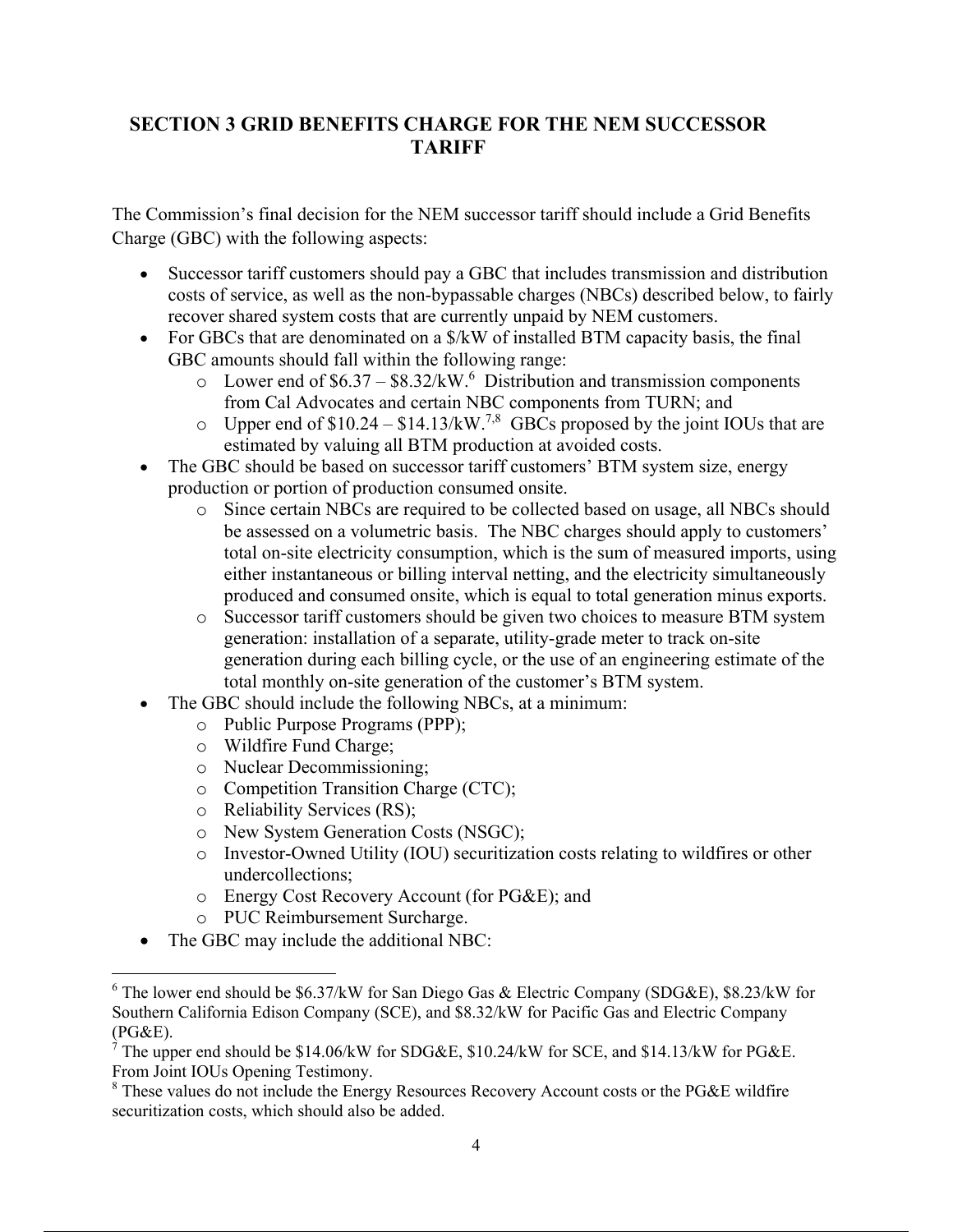- o Power Charge Indifference Adjustment (PCIA).9
- The GBC for non-residential customers should include at least the NBCs listed above. The Commission should require the utilities to propose reforms in the next rate design phases of utility General Rate Cases (GRC2s) or Rate Design Window (RDW) proceedings to look specifically at GBCs for non-residential customers.
- Because all electricity generated by Virtual Net Energy Metering (VNEM) and Net Energy Metering Aggregation (NEM-A) systems is treated as exports to the grid, the GBC should not be levied on benefitting accounts in VNEM and NEM-A arrangements, except for any NEM-A residential account with generation behind the meter.
- Please refer to Section 4 for additional exemptions to the GBC.

<sup>&</sup>lt;sup>9</sup> The PCIA includes the above-market energy and capacity costs of the utilities' generation portfolios, as well as costs of utility-owned-generation assets and of managing the utilities' generation portfolios, that were incurred on behalf of all customers including successor tariff participants. Adoption of distributed generation does not reduce any of these legacy procurement costs. It would be consistent with the principles of cost causation and equitable allocation of shared generation system costs to include the PCIA in the GBC.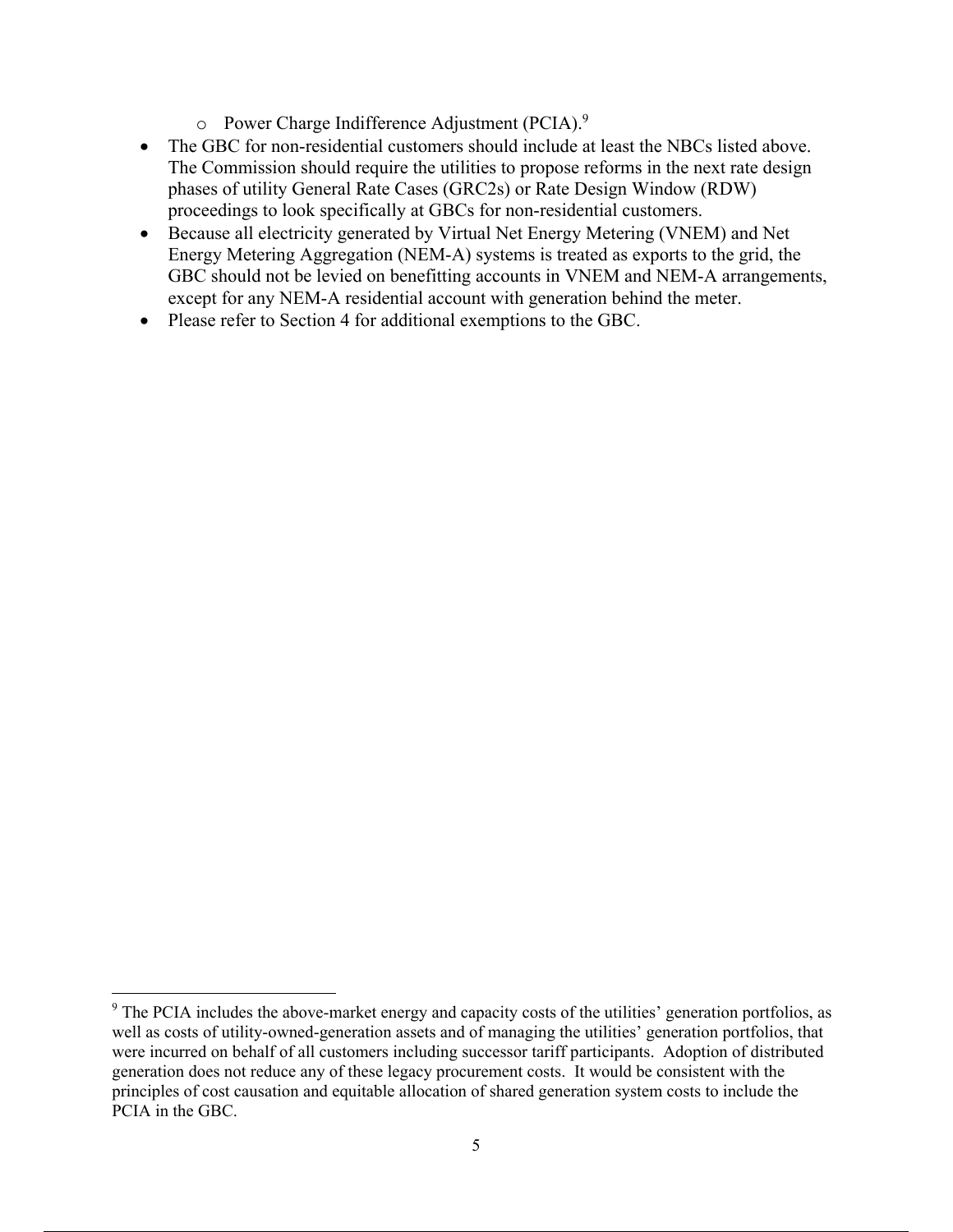# **SECTION 4 EQUITY PROVISIONS FOR THE NEM SUCCESSOR TARIFF**

The Commission's final decision for the NEM successor tariff should include the following provisions to ensure equity:

- Exempt California Alternate Rates for Energy (CARE) and Family Electric Rate Assistance (FERA) successor tariff customers from the GBC.
- Apply a monthly Equity Charge of  $$3.41-3.81/kW^{10}$  based on distributed generation capacity installed to all existing non-CARE/FERA residential NEM 1.0 and 2.0 customers.
	- o New non-CARE/FERA residential successor tariff customers should not pay the Equity Charge until a period of ten years from distributed energy resource (DER) generation system interconnection. CARE/FERA successor tariff customers should not pay this charge.
	- o The Commission should implement an inclusive process, with the input of representatives of disadvantaged communities, environmental justice groups, and consumer advocates, to decide how these funds should be spent. Below are some examples of how Equity Charge funds could be used promote equity in the Commission's DER policies.
		- 1. An up-front subsidy to CARE/FERA households to offset their costs of installation and address barriers to DER access, particularly in disadvantaged communities,
		- 2. Ensuring equity in payback periods between CARE/FERA and non-CARE/FERA successor tariff customers.<sup>11</sup> The Equity Charge can vary by IOU based on the amounts needed to ensure equity in payback periods, and
		- 3. Other DER programs that align with the Commission's Environmental Social Justice Action Plan.

<sup>&</sup>lt;sup>10</sup> The Equity Charge should be  $$3.41/kW$  for SCE,  $$3.44/kW$  for SDG&E, and  $$3.81/kW$  for PG&E. From Cal Advocates' Opening Testimony.

 $11$  Currently, CARE/FERA NEM customers receive less value than non-CARE/FERA NEM customers for the energy they produce, because net-metered credits are valued at their discounted retail electricity rate.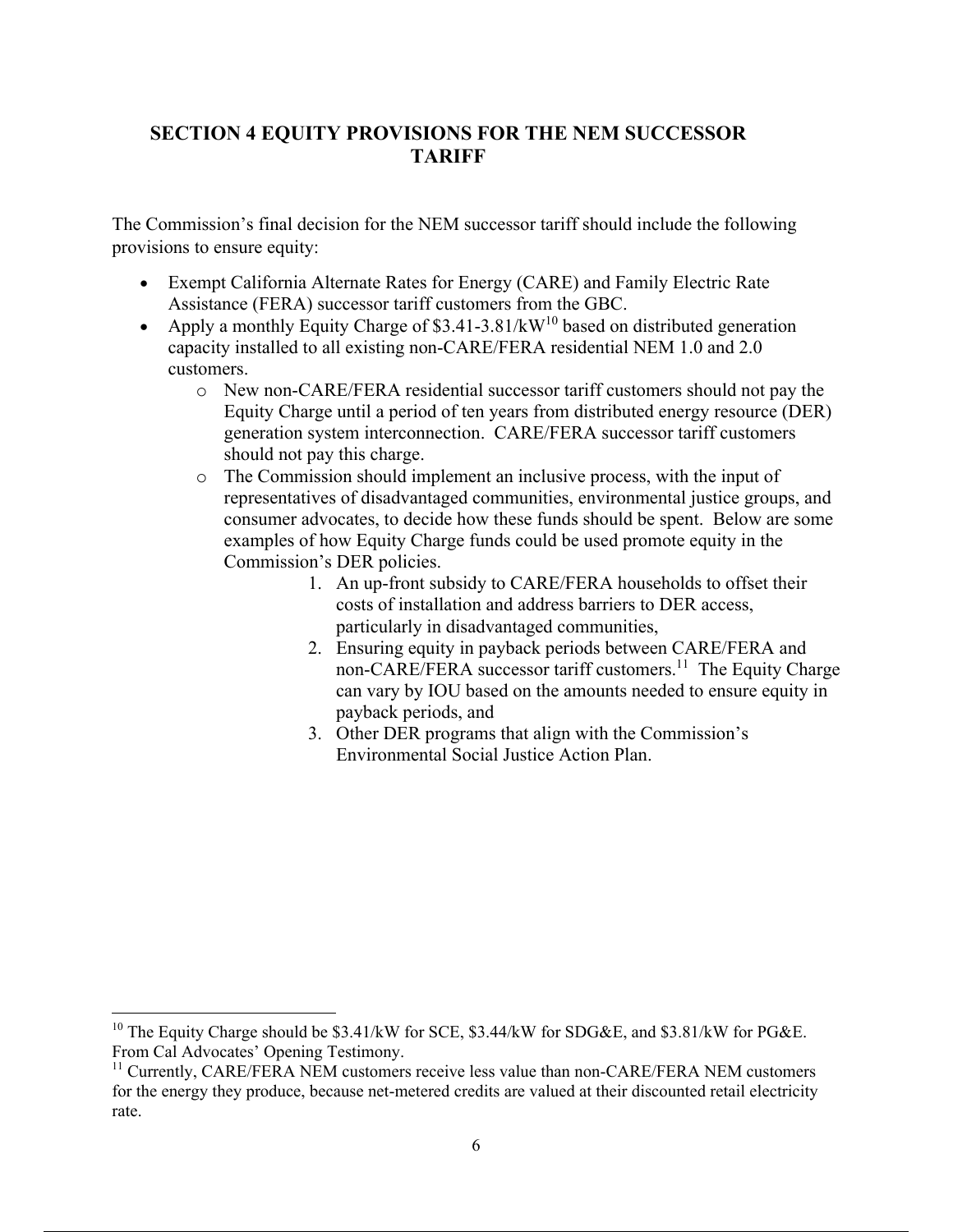# **SECTION 5 TRANSITION EXISTING CUSTOMERS TO THE NEM SUCCESSOR TARIFF**

The Commission's final decision for the NEM successor tariff should adopt the following policies to transition existing NEM customers to the successor tariff to reduce the cost burden on non-participating customers:

If at any point an existing NEM 2.0 customer voluntarily switches to the successor tariff<sup>12</sup> on or after January 1, 2023, and until December 31, 2027, they should be given a rebate for a paired storage system.<sup>13,14</sup>

> $\circ$  The incentive level should start at a \$0.20/Wh storage<sup>15</sup> rebate on January 1, 2023, then be stepped down 10% annually until December 31, 2027.

The Commission should also adopt a process to transition existing NEM customers who do not voluntarily switch:

- $\bullet$  Part 1:
	- a) Switch existing non-CARE/FERA NEM 1.0 and 2.0 customers to a new underlying TOU rate five years from the date of interconnection of their BTM generation systems or as soon as practicable for the IOU thereafter.
		- i. This new underlying TOU rate must be non-tiered and have at least a 2:1 differential between summer weekday peak and weekday off-peak periods.16 Eligible rates include:
			- 1. PG&E: EV2, E-ELEC (if adopted in PG&E's General Rate Case Phase 2 Proceeding<sup>17</sup>);
			- 2. SCE: TOU-D-PRIME; and

https://www.selfgenca.com/home/resources/.

 $12$  If the Commission adopts an interim tariff, the customer should be transitioned to the successor tariff's end-state.

 $13$  NEM 1.0 customers should be excluded from this incentive program as they have received more years of payback for their BTM system. An existing NEM 2.0 customer should not be eligible for any incentive if they have already been mandatorily switched over to the successor tariff.

<sup>&</sup>lt;sup>14</sup> Incented paired storage systems should follow rules already supplied by the Self-Generation Incentive Program to ensure the system maximizes grid benefits.

<sup>&</sup>lt;sup>15</sup> The current SGIP Small Residential Storage incentive level is  $$0.20/Wh$ . See:

https://www.selfgenca.com/home/program\_metrics/ (accessed August 20, 2021). In 2020, the average incentive for residential general market customers to purchase and install storage through SGIP was \$3,172.80. See "Real-Time Public Report," accessed March 5, 2021:

 $16$  Community Choice Aggregation (CCA) customers must switch to one of the eligible rates described in Part 1.a.i.

<sup>&</sup>lt;sup>17</sup> See Application 19-11-019.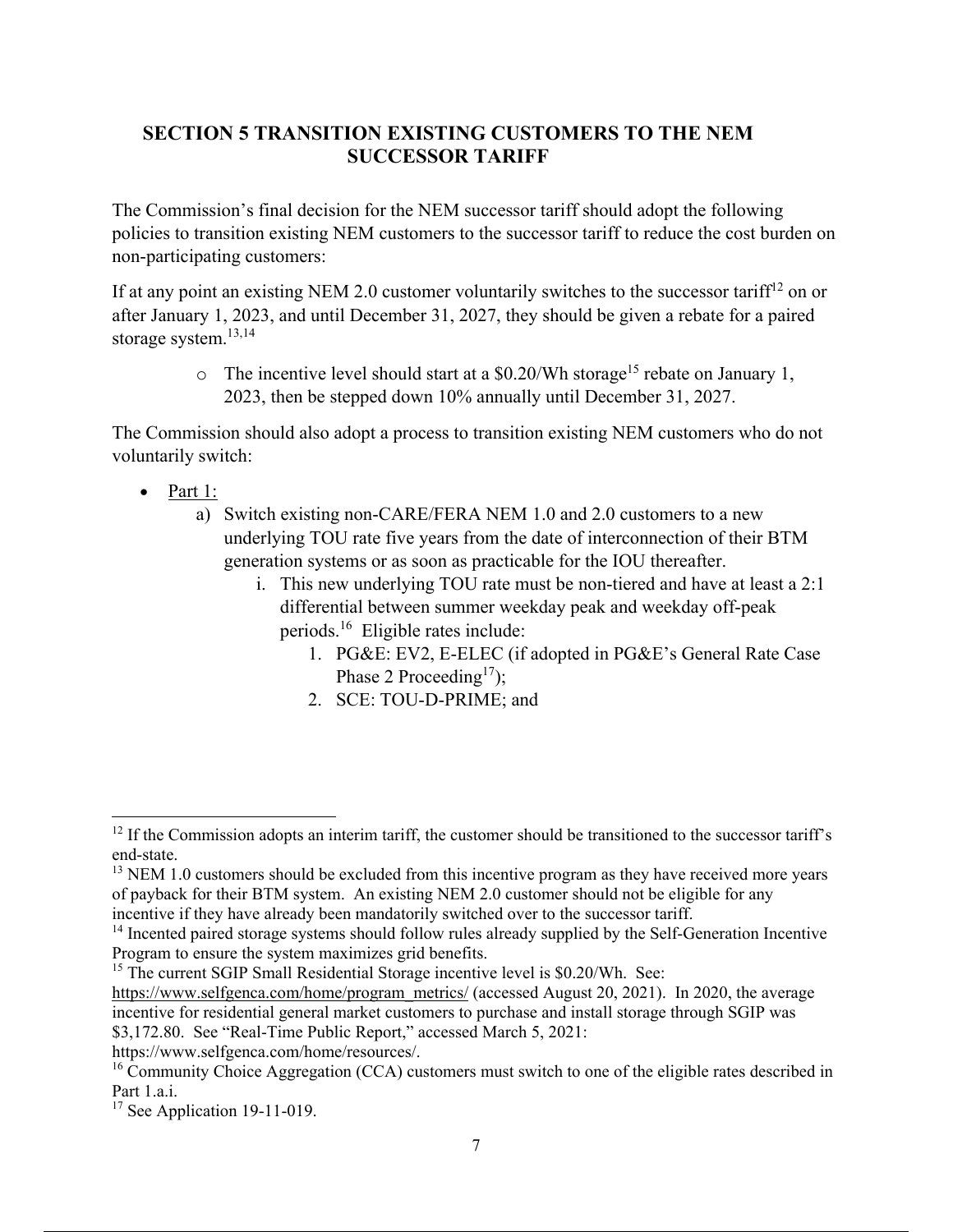- 3. SDG&E must enact a non-tiered TOU rate that accomplishes the required 2:1 rate differential.<sup>18</sup> Until an applicable rate is adopted, customers should transition to DR-SES or EV-TOU/EV-TOU2.
- ii. The IOUs should be required to perform a marketing and outreach campaign at least 3 months in advance of any rate switching. Customer marketing and outreach shall include information on technologies and available incentives that can improve system value such as heat pump water and space heaters, electric vehicles, and batteries. In addition to potential operational cost savings from electrification and load shifting technologies, materials shall also explain the climate benefits of electrification and how utilizing energy during periods of mid-day solar generation and limiting evening usage reduces climate and air pollution.
- b) Rate switching shall begin no later than January 1, 2023, at which point all existing non-CARE/FERA NEM customers that interconnected in 2017 or earlier shall be moved to the new eligible TOU rate. Existing NEM customers that interconnected after 2017 shall transition to an eligible rate five years from the date of interconnection or as soon as practicable for the IOU thereafter.
- Part 2:
	- a) Concurrent with Part 1, five years from the date of system interconnection or as soon as practicable for the IOU thereafter, apply the GBC to all non-CARE/FERA NEM 1.0 and 2.0 customers.
	- b) Eight years from the date of system interconnection or as soon as practicable thereafter,  $^{19}$  switch all non-CARE/FERA NEM 1.0 and 2.0 customers to the successor tariff.

The table below provides the Public Advocates Office's projected reductions in NEM cost burden of this two-part approach for the PG&E, SCE, and SDG&E territories. Part 1 was based on the simplifying modeling assumption that all NEM customers switch to TOU rates with 2:1 price differentials *in 2026*, whereas in reality many customers will be switched before then. The Part 1 estimate (9.0%) is a lower bound estimate of the cost burden reduction, and the actual reduction to the cost burden will be larger depending on how many customers switch to the new TOU rates.

 $^{18}$  In Decision (D.) 20-03-003, the Commission directed SDG&E to propose in its next residential rate design application an opt-in, un-tiered residential TOU rate with a fixed charge that would be available to residential customers charging an electric vehicle, utilizing energy storage, or utilizing electric heat pumps for water heating or climate control. In D. 21-07-010 , the Commission specifically directed SDG&E to submit its proposal no later than September 1, 2021. This rate could potentially meet the requirements specified in the document.

 $19$  All NEM 1.0 and 2.0 customers will have already reached their payback period by this point.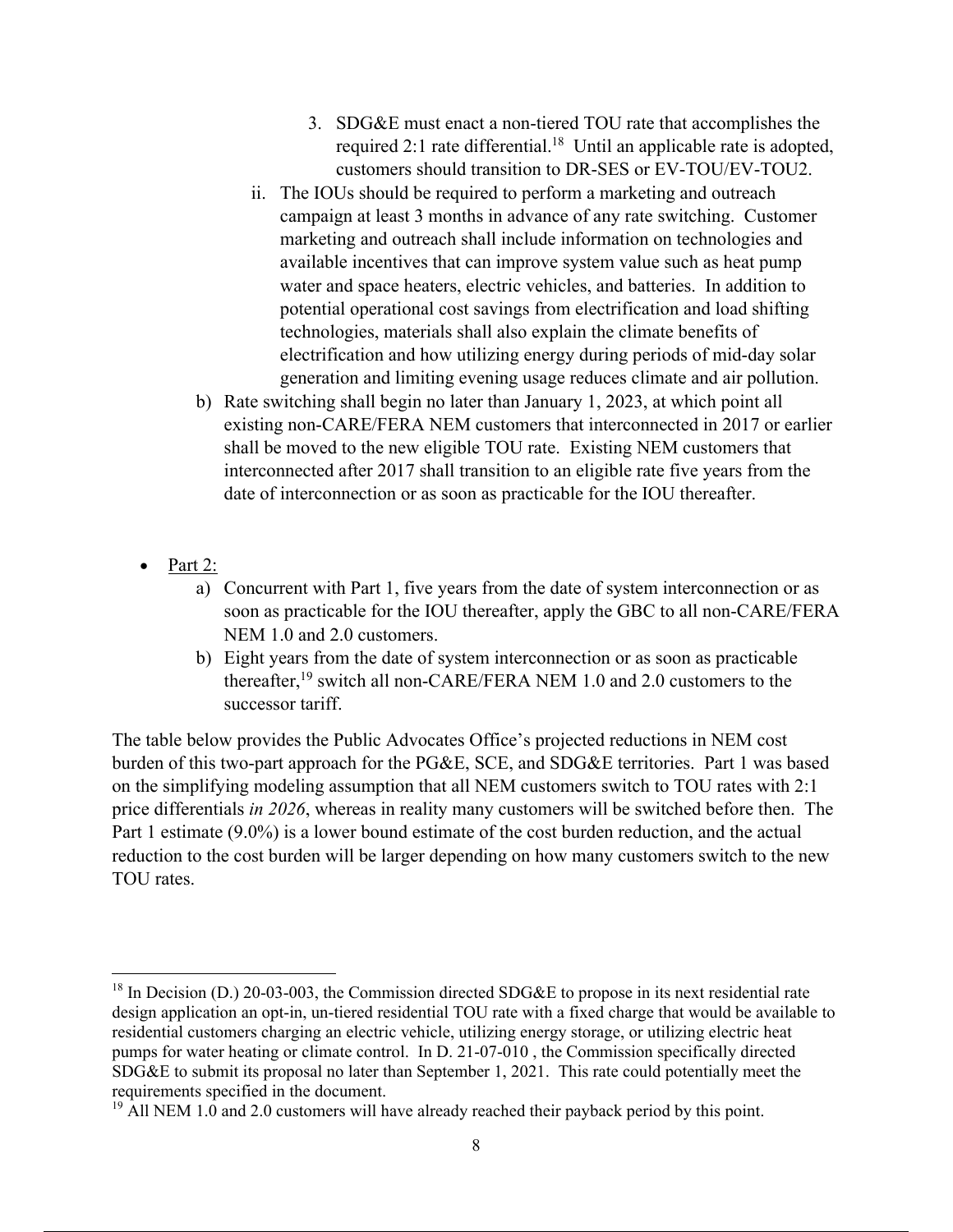| <b>Commission Policy Adopted</b>                                                                                                    | <b>Cost Burden</b><br>Savings (in net<br>present value) | <b>Cost Burden</b><br><b>Reduction</b> | <b>Cumulative</b><br><b>Cost Burden</b><br><b>Reduction</b> |
|-------------------------------------------------------------------------------------------------------------------------------------|---------------------------------------------------------|----------------------------------------|-------------------------------------------------------------|
| No Reform for NEM 1.0 or<br>NEM 2.0 customers.                                                                                      | \$0 (out of a total<br>$$41.1 billion$ <sup>20</sup>    | $0\%$                                  | $0\%$                                                       |
| Part 1: switching existing NEM<br>customers to a new underlying<br>rate five years from the date of<br>system interconnection.      | \$3.71 billion <sup>21</sup>                            | $9.0\%$                                | $9.0\%$                                                     |
| Part 2a: applying a GBC to all<br>existing NEM customers from<br>the date of five years of system<br>interconnection. <sup>22</sup> | \$6.21 billion                                          | 15.1%                                  | 24.1%                                                       |
| Part 2b: switching all existing<br>customers to the successor tariff<br>from the date of eight years of<br>system interconnection.  | \$9.51 billion                                          | 23.1%                                  | 47.3%                                                       |
| Offering an incentive for NEM<br>2.0 customers to switch to the<br>successor tariff.                                                | \$11.97 billion <sup>23</sup>                           | 29.1%                                  | 76.4%                                                       |

<sup>&</sup>lt;sup>20</sup> The total net present value of the cost shift over all existing customers' 20-year legacy period is \$41.1 billion.

 $21$  This is a conservative estimate of savings as it assumes that all customers transfer to a new underlying rate in the last year of Part 1.

 $^{22}$  All Part 2 modeling includes CARE and non-CARE NEM customers.

<sup>&</sup>lt;sup>23</sup> This cost reduction estimate assumes that 100% of NEM 2.0 customers accept the storage rebate in first year that the successor tariff is implemented (2022). Because the share of NEM 2.0 customers accepting the incentive and the timing of the uptake are uncertain, actual reductions in the cost burden will likely be lower.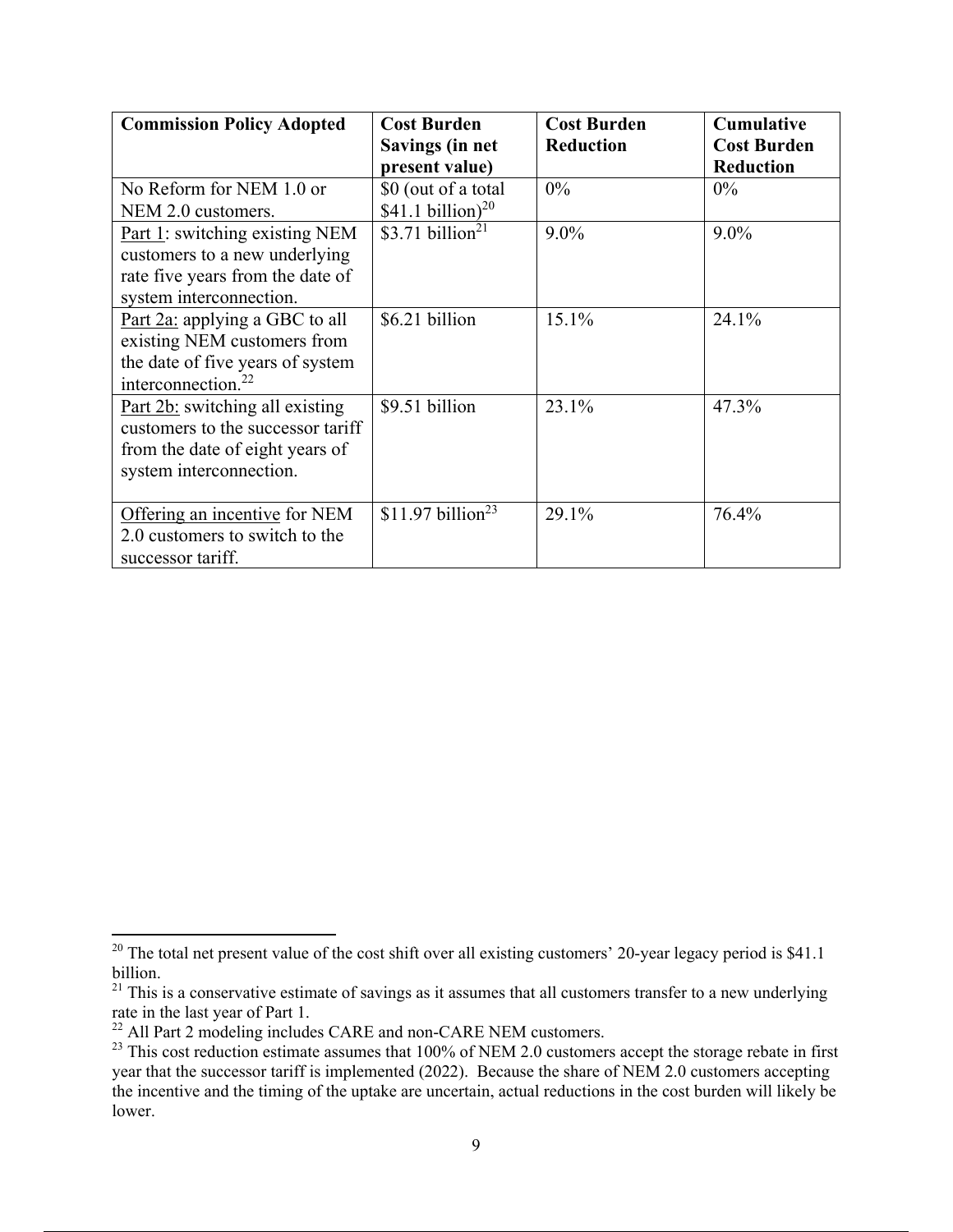## **SECTION 6 INTERIM TRANSITION TO THE NEM SUCCESSOR TARIFF**

Because implementing the details of the successor end-state tariff may take time, the Commission should adopt an interim successor tariff for new residential NEM customers. This interim tariff should be required for new residential NEM customers only until the end-state successor tariff rate is implemented. Within 30 days of the Commissions' final decision on a successor tariff, the IOUs should file Advice Letters to implement the interim tariff. The interim tariff should be required for new residential NEM customers within 90 days of the final decision. Key features of the interim tariff should include the following:

- Residential customers should be required to take service on an electrification rate.
- Export compensation is set at a defined percentage reduction to the Non-CARE "net" electrification retail rate at the time the interim successor tariff is enacted in 2022. The "net" electrification retail rate is the residential electrification retail rate net of the four nonbypassable charges recognized under NEM 2.0 and the Power Charge Indifference Adjustment.
- For PG&E and SCE, the percentage reduction to the 2022 Non-CARE net electrification rate is calculated to achieve an average Participant Cost Test (PCT) result of 1.2 over a 15-year timeframe for 2022 and 2023 installations. This approach achieves a discounted payback shorter than the 15-year interim successor tariff term proposed for PG&E and SCE.
- For SDG&E, the percentage reduction to the 2022 Non-CARE net electrification rate is calculated to achieve a discounted payback of 10 years, equal to the 10-year term proposed for the SDG&E interim successor tariff. The shorter payback period for SDG&E is due to the much higher average rates and the lack of a suitable electrification rate option.
- For both CARE and non-CARE customers, export compensation is fixed at the initial 2022 level, with no escalation over the interim successor tariff term (15 years for PG&E and SCE, 10 years for SDG&E).
- Netting period is instantaneous if practicable for the IOU. Otherwise, hourly netting should be performed.
- Customers should be allowed to remain on the interim successor tariff through the term of the interim successor tariff (15 years for PG&E and SCE, 10 years for SDG&E). The shorter duration for SDG&E is due to the accelerated payback period for these customers.
- Customers may voluntarily switch to the adopted end-state successor tariff at any point.
- For SCE and PG&E customers, the interim tariff is expected to yield fully discounted payback periods of 13-15 years and simple payback periods of 8-9 years. For SDG&E customers, the interim tariff is expected to yield fully discounted payback periods of 10 years and simple payback periods of 7.5 years. Details are shown in the tables at the end of this section.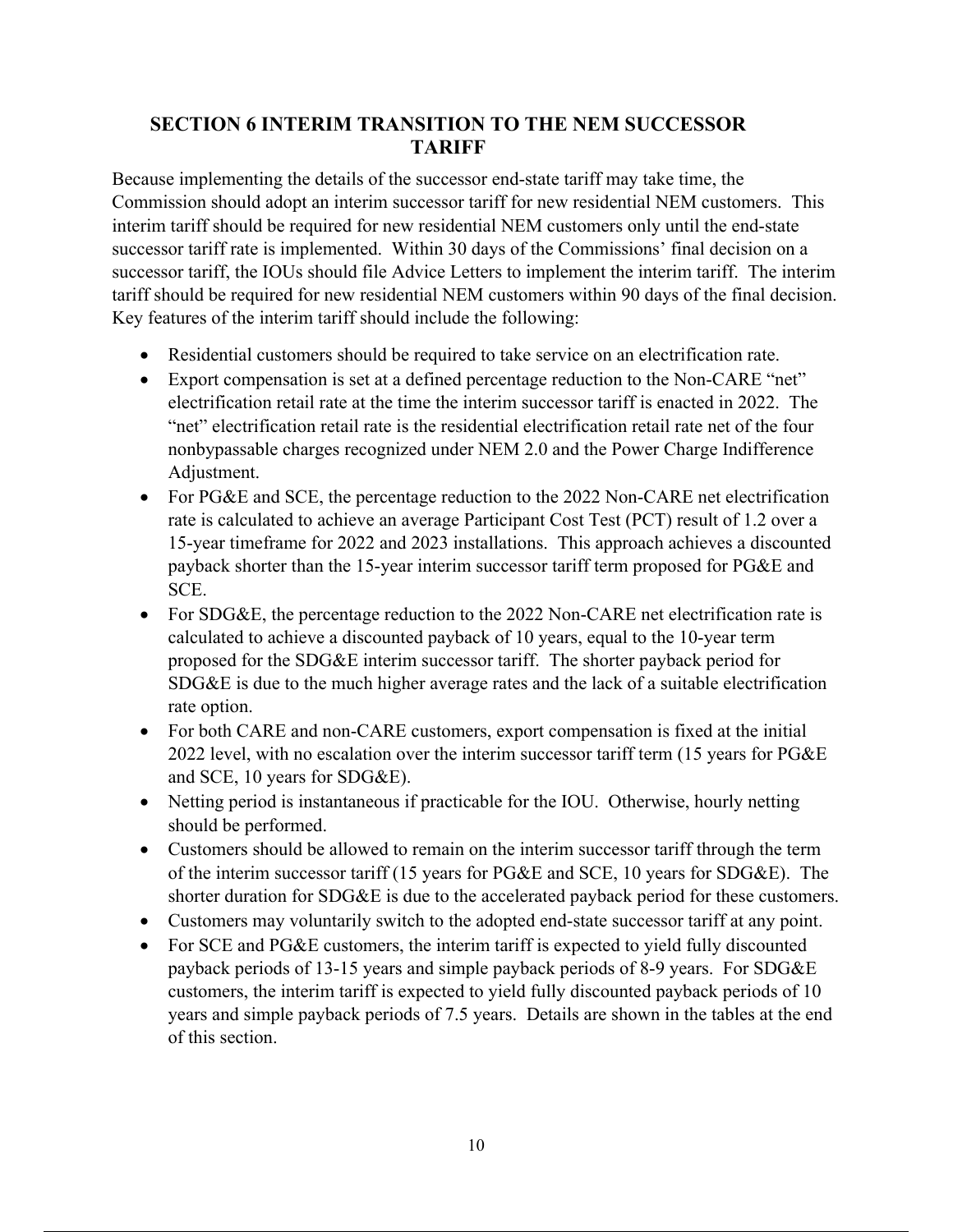The interim successor tariff should be required for new residential customers until the end-state successor tariff rate is implemented. The end-state successor tariff should be implemented as soon as practicable, and no later than January 1, 2024, once the IOUs have completed any necessary billing system modifications and both the Grid Benefit Charge and any authorized Market Transition Credits are able to be applied.

# **Modeling results for proposed Interim Successor Tariff**

TURN used its cost effectiveness model to assess the impact of the proposed interim successor tariff on residential customers with both stand-alone solar and solar plus paired storage.<sup>24</sup> Sample results for SCE, PG&E and SDG&E customers are shown on the next page. In performing this analysis, TURN made the following assumptions:

- Residential customers take service on an electrification tariff and are assumed to be on a tariff with a baseline prior to adoption.
- Standalone renewable generator is assumed to be solar PV and is sized to serve 100% of first-year load.
- Export compensation is set at a defined percentage reduction to the 2022 Non-CARE net electrification rate, which excludes the following nonbypassable charges -- Competition Transition Charge, Public Purpose Programs, Nuclear Decommissioning Charge, Wildfire Fund Charge, and Power Charge Indifference Adjustment.
- The E3 SCE, SDG&E, and PG&E load shapes are assumed to be representative of average SCE, SDG&E, and PG&E residential customers prior to adoption.
- For SCE, and with assumptions noted, the percentage reduction to the net electrification rate for a 15-year PCT result of 1.2 is approximately 34% for non-CARE customers. With no reduction to the electrification rate, it is not possible to achieve a PCT of 1.2 for CARE customers under a 15-year PCT.
- $\bullet$  For PG&E, and with assumptions noted, the percentage reduction to the net electrification rate for a 15-year PCT result of 1.2 is approximately 44.5% for non-CARE customers. With no reduction to the electrification rate, it is not possible to achieve a PCT of 1.2 for CARE customers under a 15-year PCT.
- For SDG&E, there is an  $85\%$  reduction to the net electrification rate, which yields exports-weighted compensation of \$0.03 per kWh. While this rate is low, it is slightly higher than the export-weighted ACC over the 10-year interim successor tariff term (\$0.027 per kWh). In addition, the basic charge, in 2021 dollars, is increased to \$1.50 per day for Non-CARE customers and \$0.40 per day for CARE customers. With no reduction to the electrification rate, it is possible to achieve a 10-year discounted payback for CARE customers with the change to the basic charge described above.
- Hourly netting is modeled.
- The SCE electrification rate is TOU-D-PRIME, the PG&E electrification rate is EV-2, and the SDG&E electrification rate is EV-TOU-5 (modified with an increase in the basic charge).

 $24$  TURN's entire model was admitted to the evidentiary record (Ex. TRN-5) and was shared with all parties several times during the proceeding.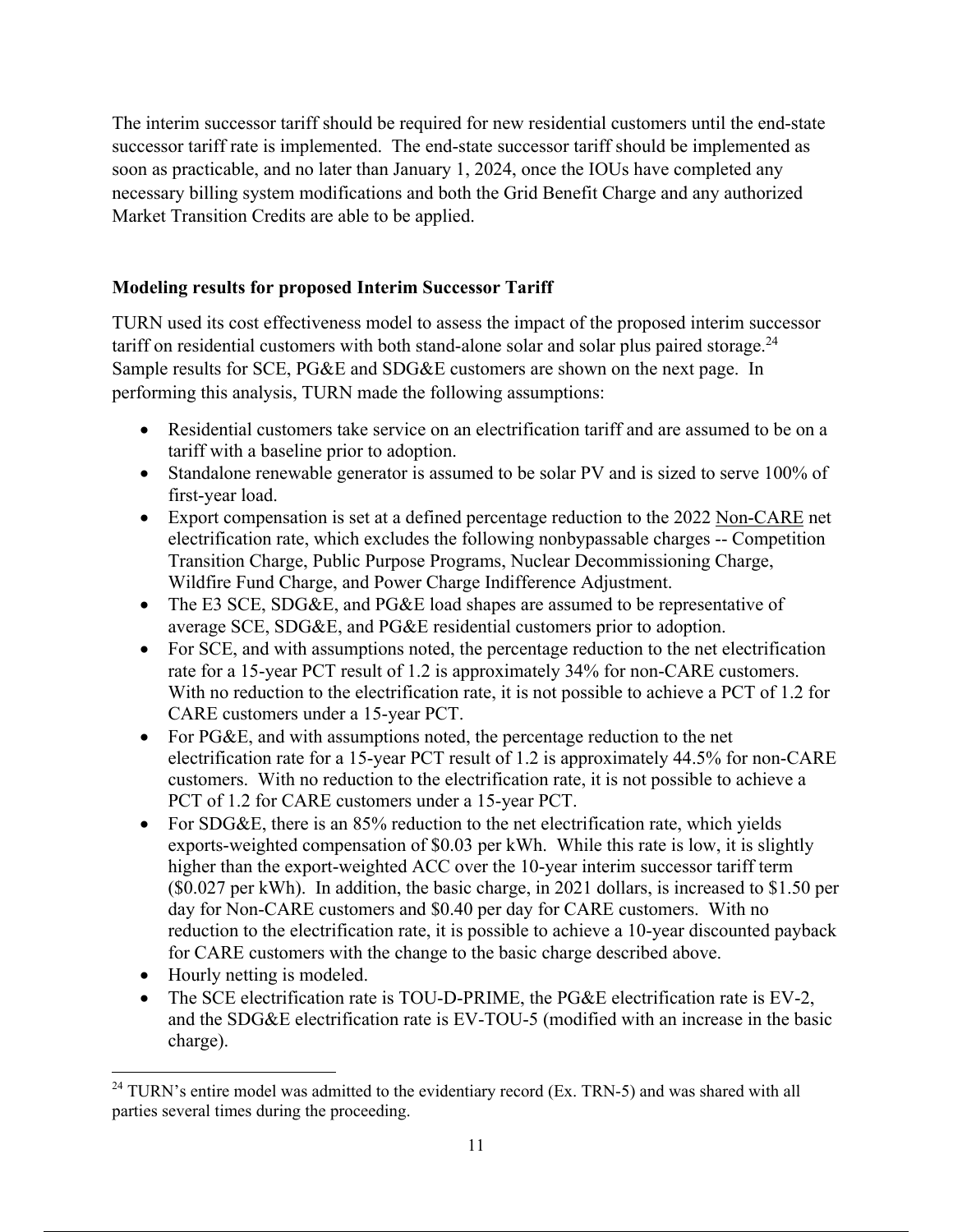- Modeling assumes TURN's capital  $&$  operating cost assumptions and financing via a lease. Note that PCT results incorporate only the lease repayments expected to be made through the assumed term of the interim successor tariff.
- All other relevant modeling parameters are the same as those identified in TURN's model and described in testimony.25
- The steps to calculate the defined percentage reduction to the 2022 net electrification rate for exports compensation are as follows:
	- o Step 1: Calculate imports and exports by TOU period over the interim successor tariff term using the relevant E3 load profile and assuming the standalone renewable generator is sized to serve 100% of first-year load.
	- o Step 2: Calculate the standalone renewable generator cost components used in the discounted payback calculation for 2022 and 2023 installations. Costs, including any tax benefits and incentives, are those incurred/received over the interim successor tariff term.
	- $\circ$  Step 3: Calculate the compensation for the E3 load shape assuming the Non-CARE electrification rate for consumption, the 2022 Non-CARE net electrification rate in all years for exports, and the following NBCs assessed on imports: Competition Transition Charge, Public Purpose Programs, Nuclear Decommissioning Charge, Wildfire Fund Charge, Department of Water Resources Bond-Charge, and Power Charge Indifference Adjustment from full electrification rate.
	- $\circ$  Step 4: Calculate the customer's annual bills prior to and post adoption over the term of the interim successor tariff. Export compensation is the export rate in each TOU period applied to exports in each TOU period. Calculate annual bill savings for 2022 and 2023 installations.
	- o Step 5: Calculate discounted payback result.
	- o Step 6: For each eligible standalone renewable technology (i.e., solar PV), goal seek on the Non-CARE and CARE customer discounts to the 2022 net electrification rate export compensation to achieve a discounted payback equal to the interim successor tariff term, on average, for 2022 and 2023 installations.

 $25$  Ex. TRN-1, pages 20-30, 60-63.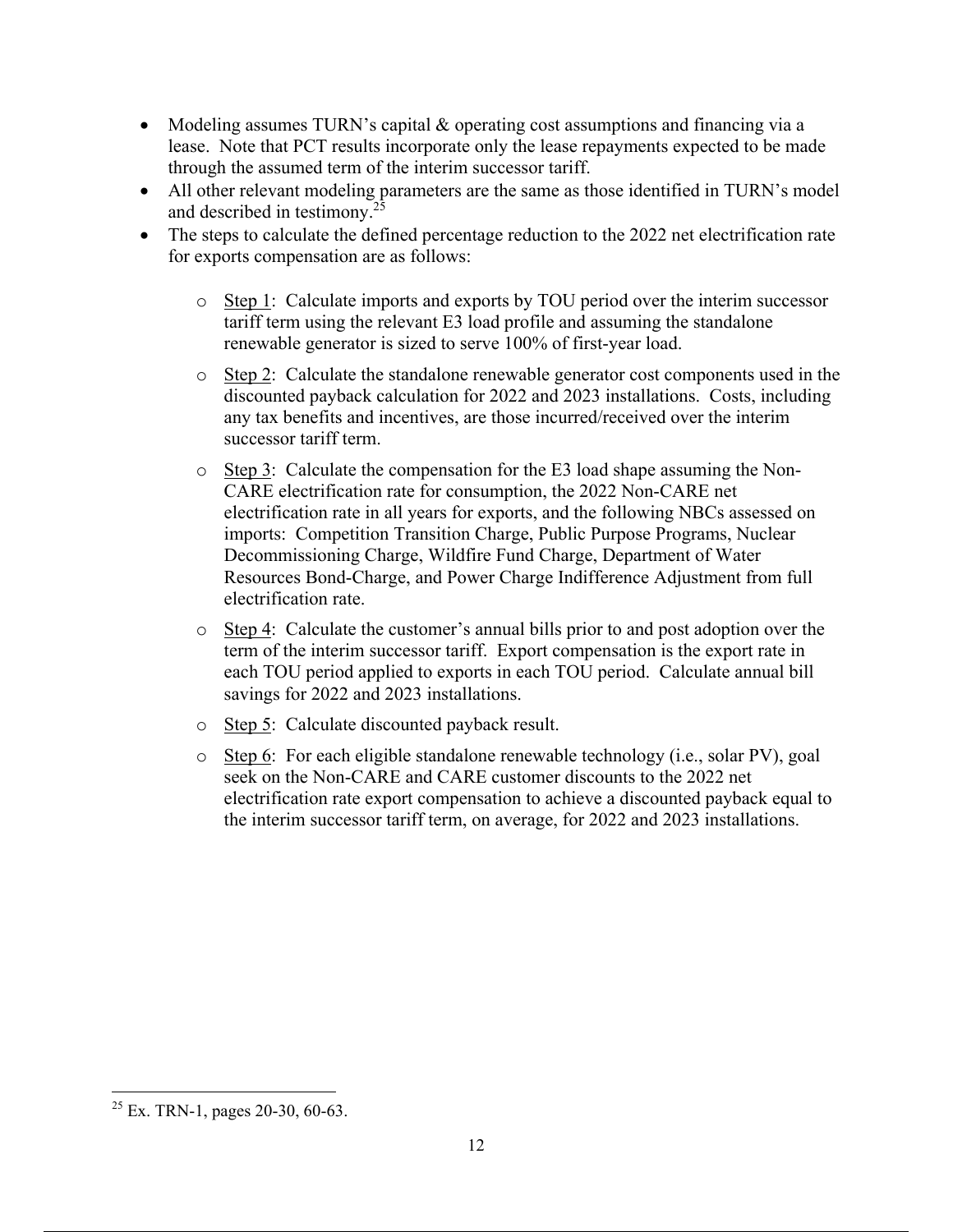## **TABLE 1 SCE 15-yr Tariff Standalone solar results 34% discount for Non-CARE customers, 0% for CARE**

| Year | <b>Customer</b><br><b>Type</b> | <b>Reduction to NonCARE Expt Wted TOU</b><br><b>Export Wted Rate (%)</b> | <b>Yr1 NonCare</b><br><b>Excl NBCs &amp;</b><br><b>IPCIA</b> | <b>Exports</b><br>Comp<br>(S/kWh) | 20-year<br><b>TRC</b> | 15-year<br><b>RIM</b> | $15-vr$<br><b>PCT</b> | <b>Discount</b><br>ed<br>Payback | Simple<br><b>Payback</b> | 15-year<br><b>IRR</b> | Year 1<br>Cost<br>Shift |  |
|------|--------------------------------|--------------------------------------------------------------------------|--------------------------------------------------------------|-----------------------------------|-----------------------|-----------------------|-----------------------|----------------------------------|--------------------------|-----------------------|-------------------------|--|
| 2022 | CARE                           | $0.00\%$ \$                                                              | 0.127                                                        | 0.127                             | 0.40                  | 0.38                  | 1.12                  | 15                               | 8.6                      | 8.8%                  | 548                     |  |
| 2022 | Non-CARE                       | 34.00% \$                                                                | 0.127                                                        | 0.084                             | 0.40                  | 0.35                  | 1.19                  | 13                               | 8.3                      | $10.2%$ \$            | 580                     |  |
| 2023 | CARE                           | 2022 export rate (0%) \$                                                 | 0.127                                                        | 0.127                             | 0.40                  | 0.37                  | 1.12                  | 15                               | 8.6                      | 8.9%                  | 574                     |  |
| 2023 | Non-CARE                       | 2022 export rate (34.0%) \$                                              | 0.127                                                        | 0.084                             | 0.40                  | 0.35                  | 1.21                  | 13                               | 8.2                      | 10.4%                 | 615                     |  |

#### **TABLE 2**

#### **SCE 15-yr Tariff Paired storage results assuming same rate structure used for standalone solar**

| Year | <b>Customer</b><br>Type | <b>Reduction to NonCARE Expt Wted TOU</b><br><b>Export Wted Rate (%)</b> | <b>Yr1 NonCare</b><br><b>Excl NBCs &amp;</b><br><b>PCIA</b> | <b>Exports</b><br><b>Comp</b><br>(S/kWh) | 20-year<br><b>TRC</b> | 15-year<br><b>RIM</b> | $15-yr$<br><b>PCT</b> | <b>Discount</b><br>ed<br>Payback | <b>Simple</b><br><b>Payback</b> | 15-year<br><b>IRR</b> | Year 1<br>Cost<br>Shift |
|------|-------------------------|--------------------------------------------------------------------------|-------------------------------------------------------------|------------------------------------------|-----------------------|-----------------------|-----------------------|----------------------------------|---------------------------------|-----------------------|-------------------------|
| 2022 | CARE                    | $0.00\%$ \$                                                              | 0.192                                                       | 0.192                                    | 0.59                  | 0.58                  | 1.00                  | 18                               | 11.5                            | $6.3\%$ \$            | 471                     |
| 2022 | Non-CARE                | 34.00% \$                                                                | 0.192                                                       | 0.127                                    | 0.59                  | 0.45                  | 1.22                  | 12                               | 8.3                             | 10.9% \$              | 921                     |
| 2023 | CARE                    | 2022 export rate (0%) \$                                                 | 0.192                                                       | 0.192                                    | 0.62                  | 0.60                  | 1.01                  | 17                               | 11.1                            | 6.7%                  | 520                     |
| 2023 | Non-CARE                | 2022 export rate (34.0%) \$                                              | 0.192                                                       | 0.127                                    | 0.62                  | 0.47                  | 1.24                  | 11                               | 8.1                             | 11.5% \$              | 978                     |

#### **TABLE 3**

## **PG&E 15-yr Tariff Standalone solar results**

## **44.5% discount for Non-CARE customers, 0% for CARE**

| Year | <b>Customer</b><br>Type | <b>Reduction to NonCARE Expt Wted TOU</b><br><b>Export Wted Rate (%)</b> | <b>Yr1 NonCare</b><br><b>Excl NBCs &amp;</b><br><b>PCIA</b> | <b>Exports</b><br>Comp<br>(S/kWh) | 20-year<br><b>TRC</b> | 15-year<br><b>RIM</b> | $15-vr$<br><b>PCT</b> | <b>Discount</b><br>ed<br>Payback | <b>Simple</b><br><b>Payback</b> | 15-year<br><b>IRR</b> | Year 1<br>Cost<br>Shift |
|------|-------------------------|--------------------------------------------------------------------------|-------------------------------------------------------------|-----------------------------------|-----------------------|-----------------------|-----------------------|----------------------------------|---------------------------------|-----------------------|-------------------------|
| 2022 | CARE                    | $0.00\%$ \$                                                              | 0.141                                                       | 0.141                             | 0.31                  | 0.27                  | 1.14                  | 14                               | 8.5                             | 9.2%                  | 701                     |
| 2022 | Non-CARE                | 44.50% \$                                                                | 0.142                                                       | 0.079                             | 0.31                  | 0.26                  | 1.19                  | 13                               | 8.5                             | $10.1\%$ \$           | 696                     |
| 2023 | CARE                    | 2022 export rate $(0%)$ \$                                               | 0.141                                                       | 0.141                             | 0.30                  | 0.26                  | 1.15                  | 14                               | 8.4                             | $9.4\%$ \$            | 702                     |
| 2023 | Non-CARE                | 2022 export rate (44.5%) \$                                              | 0.142                                                       | 0.079                             | 0.30                  | 0.25                  | 1.21                  | 13                               | 8.3                             | $10.4\%$ \$           | 707                     |